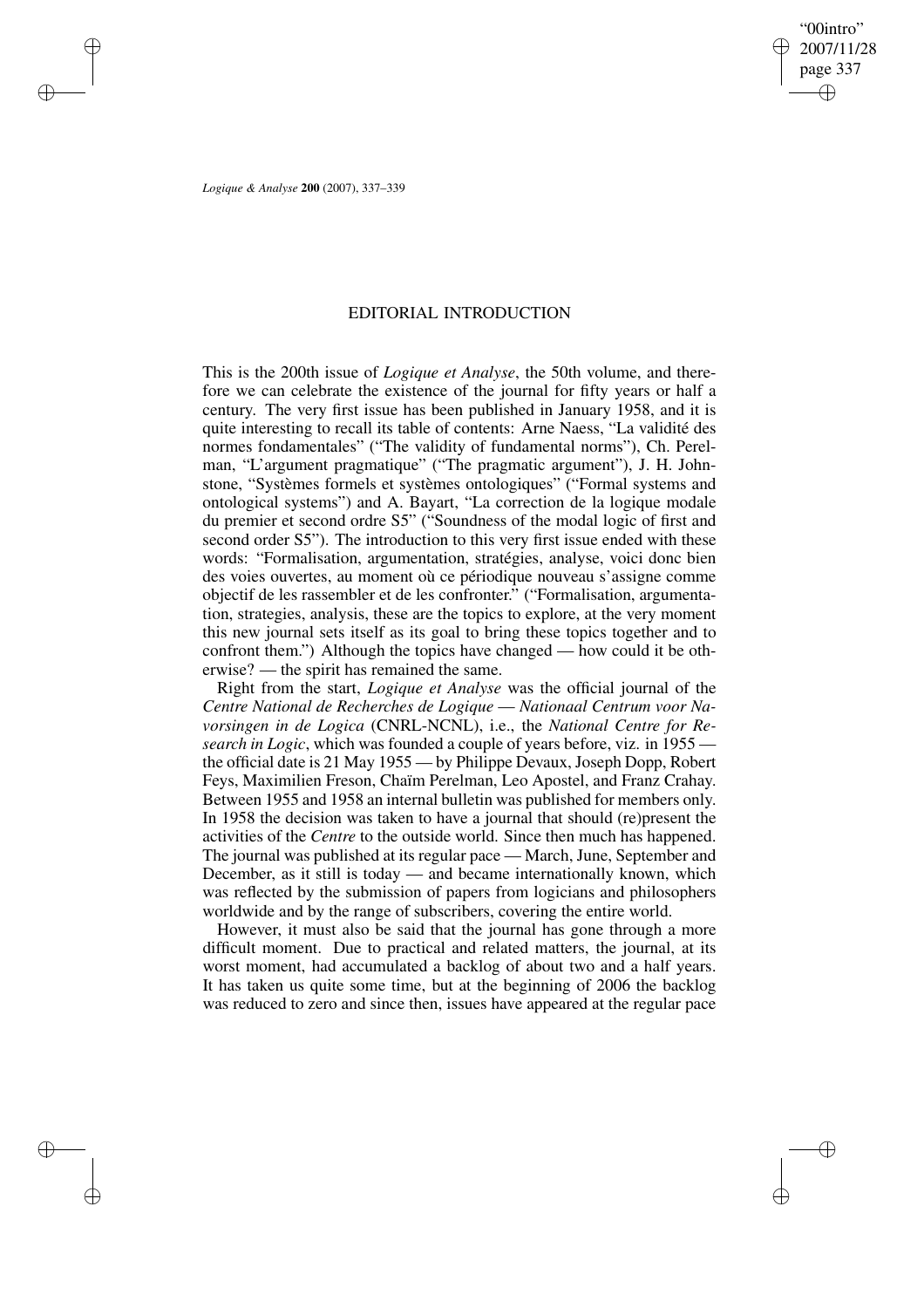"00intro" 2007/11/28 page 338 ✐ ✐

✐

✐

## 338 EDITORIAL INTRODUCTION

we knew before. In a curious way, this effort to reduce the backlog has produced some interesting results. As editor I invited several colleagues to put together special issues to have additional material (obeying the standard process of refereeing, of course), and this led to issues such as "Logic in Australia" and "Logic in South-America", that can still be considered as excellent presentations of the state of the logico-philosophical art in those countries at that particular moment. I was inspired, I have to admit, by a similar idea of Kluwer Academic who did the same thing for philosophy of science.

Apart from the journal itself, much has happened on the electronic front as well. As is pretty inevitable, we have our own website (http://www.vub.ac.be /CLWF/L&A/), where new issues are announced and the table of contents of recently published issues can be consulted. In addition, starting 2008, we plan to put the entire archive of *Logique et Analyse* on the Internet, accessible for free (with a five-year gap in order to respect our subscribers). We are looking into the possibility to let subscribers to the journal also have access to the electronic version of recent issues. The website of the journal is part of a larger network of sites, including the official site of the *Centre* itself (http://www.logic-center.be/ncnl.html), where links can be found to such sites as http://www.logic-center.be/logici.html, that offers a complete list of all researchers in the areas of logic, philosophy of mathematics, philosophy of science, and, more broadly, analytical philosophy in Belgium, or http://www.logic-center.be/cahiers/cahiersnl.html, a series of booklets and books to be seen as a companion series to this journal. Of course, links can be found here to all university research centres in Belgium, doing work in logic and philosophy of science.

In March 2006, when the backlog was reduced to nil, we immediately made an application to the *Institute for Scientific Information* (ISI) for accepting our journal in their listings. As long as we were facing the backlog, an application was futile, as the ISI makes perfectly clear on its website. At the moment I am writing this introduction, no news is to be reported, neither good nor bad. However, the *European Science Foundation* (ESF) has taken the initiative to develop a European "counterpart" to the ISI listings, and, although the process is definitely not yet in its final stages, this journal is doing well in the preliminary rankings.

Of course, a journal is as good as the quality of the material that is being published. That requires authors from all over the world to submit their material to us. *Logique et Analyse* continues to invite logicians, philosophers of science, philosophers of language and (analytical) philosophers worldwide to submit their papers to us. We do our very best to keep the refereeing process as short as possible. In addition, the editorial board will consider any proposal for special issues and will continue to invite researchers to put together issues centered around particular topics. After fifty years, *Logique*

✐

✐

✐

✐